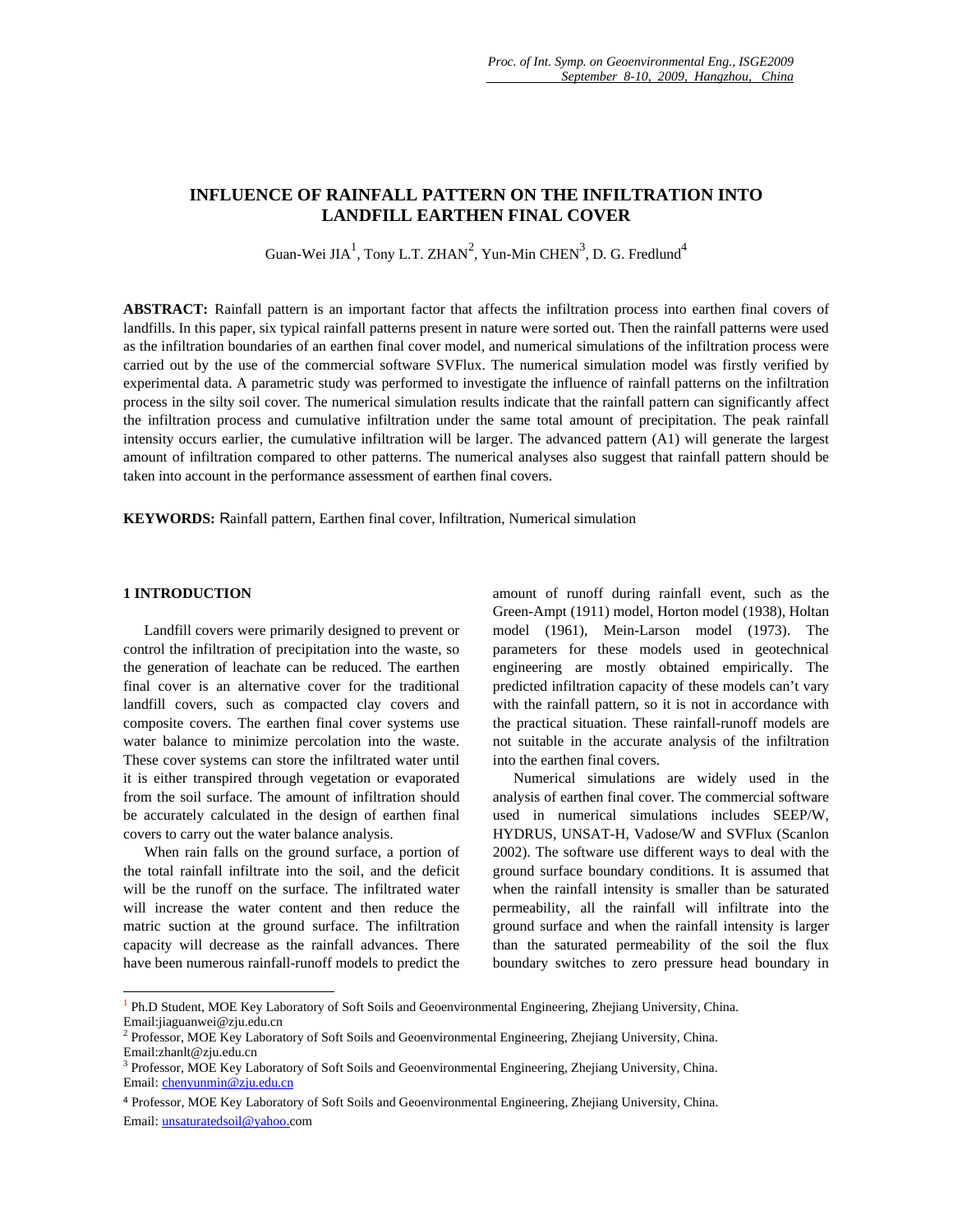SEEP/W (GEO-SLOPE 2004). For SVFlux, if the pore water pressure at the surface is negative, all the rainfall will infiltrate into the ground, if the pore water pressure at the surface reaches zero, the infiltration flux will be equal to the saturated permeability when the rainfall intensity is higher than the saturated permeability (SoilVision 2006). Runoff may take place when the value of the rainfall intensity is larger than the saturated permeability, so runoff must be computed in an interactive manner. The upper boundary condition switches between the flux boundary and hydraulic head boundary depending on the rainfall intensity and the matric suction at the ground surface.

In the previous numerical analysis, it is assumed that the rainfall intensity is uniform in one day (Scanlon 2002). But in fact, the rainfall intensity varies with time. The assumption will affect the process and the amount of infiltration. This paper will perform numerical analysis focus on the influence of rainfall pattern on the process and the amount of infiltration.

### **2 THE NUMERICAL MODEL AND ITS VERIFICATION**

## **2.1 The Geometry and Boundary Condition of the Numerical Model**

The commercial software SVFlux is employed to do the numerical analysis. One dimensional analysis was conducted to investigate the influence of rainfall pattern on the process and the amount of infiltration. Albright et al (2004) summarized the covers used in the Alternative Cover Assessment Project (ACAP). The thickness of earthen final covers in ACAP project is around 1.5m, so the thickness of 1.5m was chosen as the vertical depth of the numerical model (Figure 1).



## Fig. 1 The geometry and boundary condition of the numerical model

The lower boundary condition of the numerical model is unit gradient boundary. The unit gradient boundary means that there's only gravity gradient acting at the lower boundary and velocity of flow is equal to the soil permeability at the lower boundary. As mentioned previously, for the upper boundary condition, if the pore water pressure at the surface is negative, all the rainfall will infiltrate into the ground, if the pore water pressure reaches zero, the infiltration capacity will be equal to the saturated permeability. The upper boundary condition switches between the flux boundary and hydraulic head boundary.

#### **2.2 Rainfall Patterns and Soil Properties**

Figure 2 shows six representative rainfall patterns of 24h duration considered in the paper. They consist of four basic types of rainfall patterns: advanced type (A1 and A2), central-peaked type (C), delayed type (D1 and D2), and uniform type (U) (Ng et al. 2001; Tsai 2008). The advanced patterns have relatively high rainfall intensity during early part of the rainfall event, whereas the delayed type is just the opposite. The central-peaked pattern has relatively high rainfall intensity in the center part, while the uniform type reveals constant rainfall intensity throughout the rainfall duration.



Fig. 2 Representative rainfall patterns used in the analysis

Roesler et al (2002) summarized the hydraulic properties of soils used in the ACAP project. Silt with sand was chosen as the soil used to construct the earthen final cover in the paper. Figure 3 shows the soil-water characteristic curve of silt with sand. Figure 4 shows the soil permeability of silt with sand. The soil-water characteristic curve and permeability function were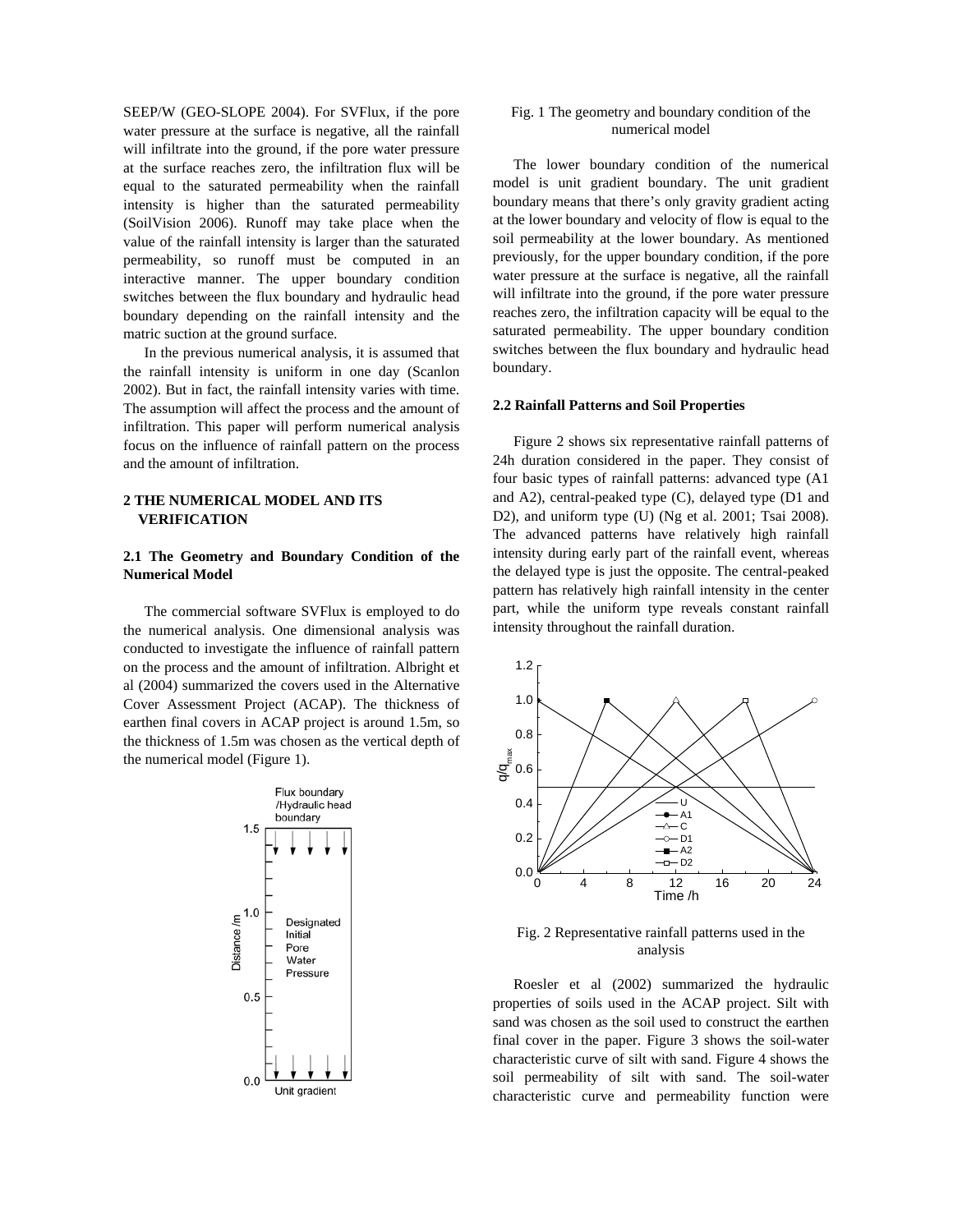described by van Genuchten equation (van Genuchten 1980).



Fig. 3 The soil-water characteristic curve of silt with sand



Fig. 4 The permeability curve of silt with sand

#### **2.3 Verification of the Numerical Model**



Fig. 5 Infiltration results between the column test and numerical simulations

Zhu (2006) conducted column infiltration tests to study the process of rainfall infiltration. A numerical analysis was performed by SVFlux to simulate Zhu's column test. The simulation results are shown in Figure 5. The trend of the numerical results is consistent with the experimental data obtained by Zhu (2006). It indicates that the numerical model is reasonable and can be used in the parametric studies.

#### **2.4 The Program of Parametric Study**

The saturated permeability of silt with sand is  $1.4 \times 10^{-5}$ cm/s (i.e. 0.012m/d). In the analysis, it is assumed that the total amount of rainfall in one day is 0.048m, which is four times of the saturated permeability. The total amount of rainfall will distribute according to the six typical rainfall patterns. The initial matric suction of the one dimensional column is 100kPa.

## **3 RESULTS AND DISCUSSION**

## **3.1 The Influence of Rainfall Pattern on Infiltration Process**

The infiltration process is controlled by many variables, including the soil types, rainfall characteristics, and the initial conditions and so on. Figure 6 shows the rainfall intensity and the corresponding infiltration rate under six representative rainfall patterns. The rainfall intensity minus the infiltration rate is the runoff rate. The peak rainfall intensity occurs earlier, the runoff will occur earlier. As time elapsed, the rainfall intensity tends to be smaller, there will be no runoff generated and all the rainfall will infiltrate into the ground surface.



Fig. 6 Rainfall intensity and the corresponding infiltration rate under six representative rainfall patterns

The infiltration process is quite complex. It is primarily influenced by both the hydraulic conductivity and the hydraulic gradient at the ground surface zone. If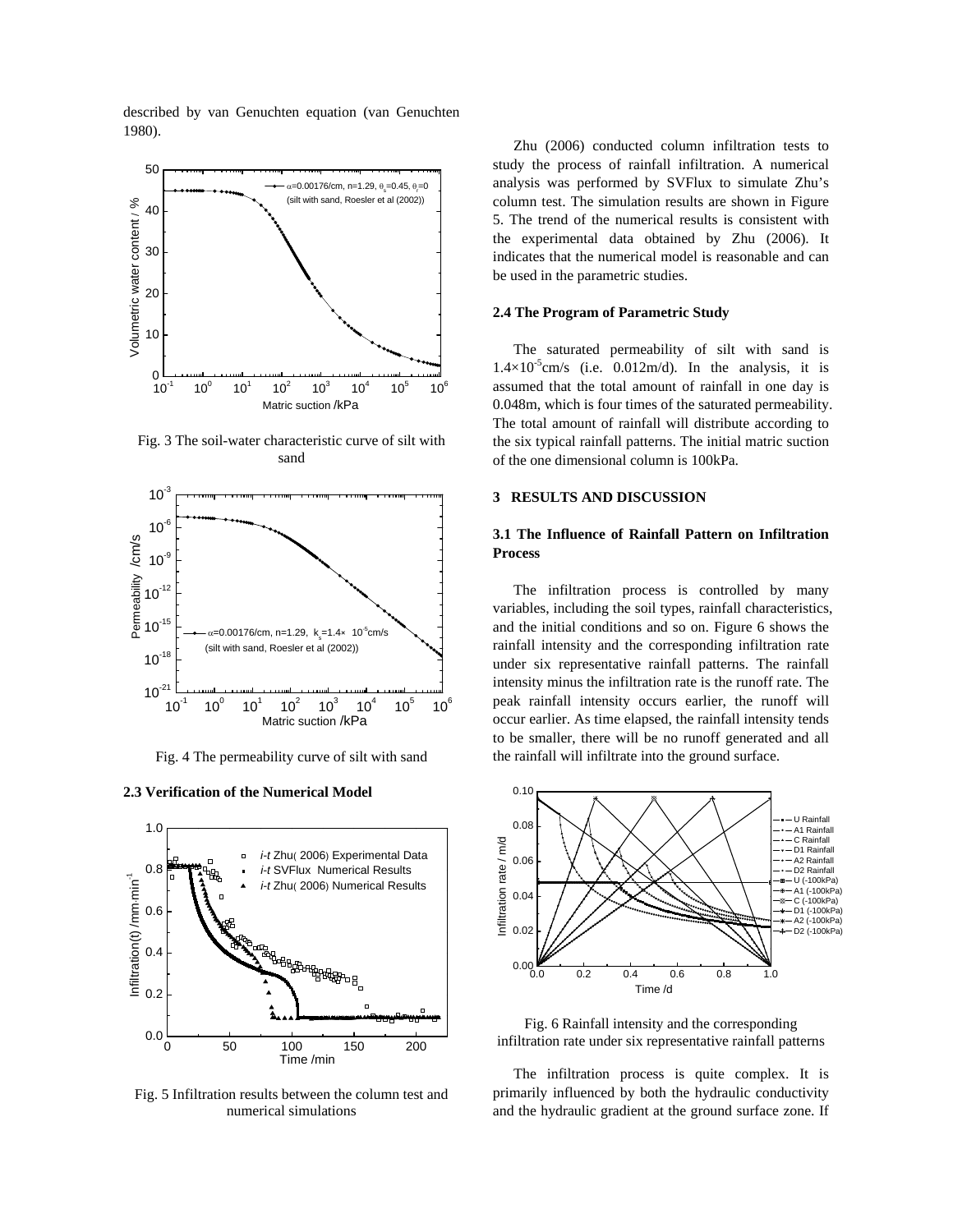the ground surface zone is dry, when rainfall on the ground surface, the surface becomes wet, then there will be a great matric suction gradient between the surface and the dry zone, so all the rainfall will infiltrate into the ground. As rainfall advances, the wetted zone deepens. Then when rainfall falls on the surface, the matric suction gradient becomes smaller. If the surface zone is saturated, the matric suction gradient will diminish and only the gravity gradient act. The infiltration capacity continues to decrease during the rainfall period as the infiltrating water reduces the ground surface matric suctions. Eventually, the infiltration capacity is equal to the saturated permeability of the soil.

The peak rainfall intensity of A1 pattern occurs earliest and the peak rainfall intensity of D1 pattern occurs latest. When the ground surface is dry, the infiltration capacity can be high because of the steep matric suction gradient, so all the rainfall infiltrate into the ground surface though the rainfall intensity is high. Therefore for A1 pattern, when the rainfall intensity is high, the infiltration capacity still exceeds the rainfall intensity and there's no runoff generated. For other nonuniform rainfall patterns, since the rainfall intensity is small in the initial period, when the peak rainfall intensity occurs, the infiltration capacity is less than the rainfall intensity, so runoff occurs. Because the peak rainfall intensity can infiltrate into the ground for A1 pattern, the ground surface can absorb more water during the rainfall period.

## **3.2 The Influence of Rainfall Pattern on Cumulative Infiltration**



Fig. 7 The cumulative infiltration under six representative rainfall patterns

Figure 7 shows the cumulative infiltration under six representative rainfall patterns. It indicates that the rainfall pattern significantly influence the cumulative infiltration under the same total amount of rainfall. The total amount of rainfall is 0.048m. The cumulative infiltration of A1 pattern is 0.0364m and the cumulative infiltration of D1 pattern is 0.03108m. The infiltration of uniform pattern is 0.03623m. Figure 7 shows that the

advanced pattern (A1) will generate the largest amount of infiltration compared to other patterns. The delayed pattern (D1) will generate the smallest amount of infiltration compared to other patterns. The difference of infiltration between the A1 pattern and D1 pattern is 0.00532m, which is up to 11% of the total amount of rainfall depth. The difference of infiltration between different rainfall patterns is quite high. Therefore, the rainfall pattern should be taken into account to calculate accurate infiltration and then percolation.

## **4 CONCLUSIONS**

The numerical simulation results indicate that the rainfall pattern can significantly affect the infiltration process and cumulative infiltration under the same amount of precipitation. The peak rainfall intensity occurs earlier, the cumulative infiltration will be larger. The advanced pattern (A1) will generate the largest amount of infiltration compared to other rainfall patterns. The rainfall pattern should be considered in the numerical analysis of landfill earthen final cover to obtain accurate amount of infiltration. If the real time metrological data is available, it will be much better to be used in the landfill earthen final cover design analysis.

### **5 ACKNOWLEDGEMENT**

The authors would like to acknowledge the financial support from the National Key Technology R&D Program funded by the Ministry of Science and Technology of China (2006BAJ06B02) and research grants (50878194) provided by the National Natural Science Foundation of China (NSFC).

#### **6 REFERENCES**

- Albright W., Benson C., Gee G., Roesler A., Abichou T., Apiwantragoon P., Lyles B., and Rock S. (2004). Field water balance of landfill final covers. J. Environ. Qual. 33 (6): 2317-2332.
- Geo-Slope International Ltd. (2004). Seepage modelling with SEEP/W, user's guide version 6.16. Geo-Slope International Ltd., Calgary, Alta.
- Green W. H., Ampt C. A. (1911). Studies on soil physics: flow of air and water through soils. J Agric Sci 4:1-24
- Holtan H. N. (1961). A concept of infiltration estimates in watershed engineering. ARS41-51, U.S. Department of Agricultural Service, Washington, DC.
- Horton R. I. (1938). The interpretation and application of runoff plot experiments with reference to soil erosion problems. Soil Science Society of America Proceedings. 3: 340-349.